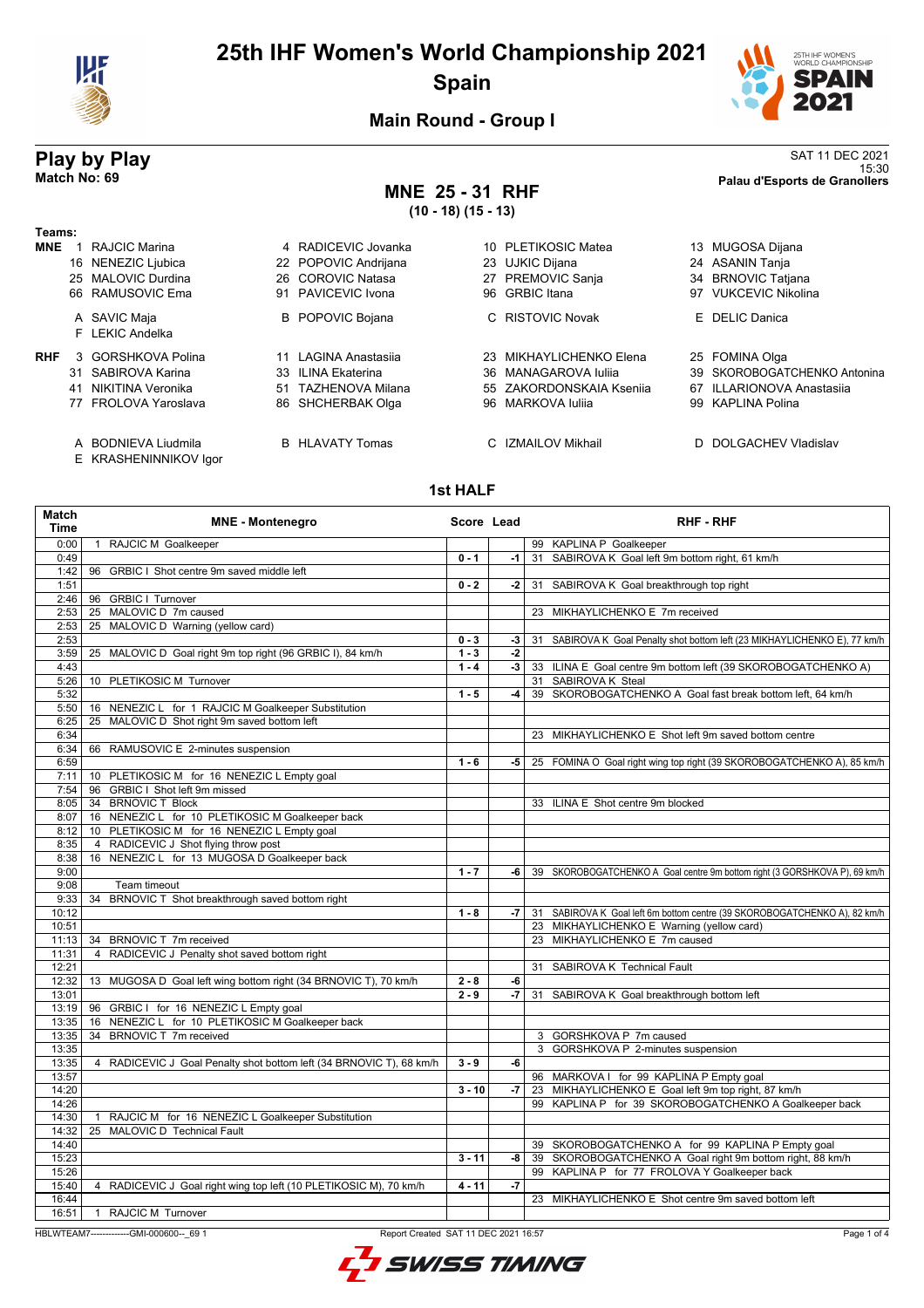

# **25th IHF Women's World Championship 2021 Spain**



# **Main Round - Group I**

## **Play by Play**<br>Match No: 69<br>Palau d'Esports de Granollers 15:30 **Match No: 69 Palau d'Esports de Granollers**

## **MNE 25 - 31 RHF (10 - 18) (15 - 13)**

**1st HALF**

| <b>Match</b><br><b>Time</b> | <b>MNE - Montenegro</b>                                                | Score Lead |      | <b>RHF - RHF</b>                                                          |
|-----------------------------|------------------------------------------------------------------------|------------|------|---------------------------------------------------------------------------|
| 17:15                       |                                                                        | $4 - 12$   | -8   | 25 FOMINA O Goal right wing middle right (77 FROLOVA Y), 70 km/h          |
| 17:30                       | 96 GRBIC I for 1 RAJCIC M Empty goal                                   |            |      |                                                                           |
| 17:55                       | RAJCIC M for 10 PLETIKOSIC M Goalkeeper back                           |            |      |                                                                           |
| 17:55                       | <b>GRBIC I Technical Fault</b><br>96                                   |            |      |                                                                           |
| 18:27                       |                                                                        | $4 - 13$   | -9   | 25 FOMINA O Goal right wing bottom left (39 SKOROBOGATCHENKO A), 51 km/h  |
| 18:41                       | 10 PLETIKOSIC M for 1 RAJCIC M Empty goal                              |            |      |                                                                           |
| 19:04                       | MALOVIC D Goal right 9m top right (96 GRBIC I), 74 km/h<br>25          | $5 - 13$   | $-8$ |                                                                           |
| 19:06                       | RAJCIC M for 10 PLETIKOSIC M Goalkeeper back<br>$\mathbf{1}$           |            |      |                                                                           |
| 19:35                       |                                                                        | $5 - 14$   | -9   | 39 SKOROBOGATCHENKO A Goal right 9m middle right (77 FROLOVA Y), 92 km/h  |
| 20:12                       | 10 PLETIKOSIC M 7m received                                            |            |      | 23 MIKHAYLICHENKO E 7m caused                                             |
| 20:15                       |                                                                        |            |      | 11 LAGINA A for 99 KAPLINA P Goalkeeper Substitution                      |
| 20:15                       | 4 RADICEVIC J Goal Penalty shot middle left (10 PLETIKOSIC M), 50 km/h | $6 - 14$   | -8   |                                                                           |
| 21:06                       |                                                                        | $6 - 15$   | $-9$ | 25 FOMINA O Goal right wing middle right (39 SKOROBOGATCHENKO A), 77 km/h |
| 21:18                       | 16 NENEZIC L for 1 RAJCIC M Goalkeeper Substitution                    |            |      |                                                                           |
| 21:34                       |                                                                        |            |      | 99 KAPLINA P for 11 LAGINA A Goalkeeper Substitution                      |
| 21:39                       |                                                                        |            |      | 31 SABIROVA K 2-minutes suspension                                        |
| 22:15                       | 4 RADICEVIC J Goal right wing middle left (10 PLETIKOSIC M), 50 km/h   | $7 - 15$   | -8   |                                                                           |
| 22:26                       |                                                                        |            |      | 55 ZAKORDONSKAIA K for 99 KAPLINA P Empty goal                            |
| 22:54                       |                                                                        |            |      | 99 KAPLINA P for 77 FROLOVA Y Goalkeeper back                             |
| 23:02                       |                                                                        |            |      | 77 FROLOVA Y for 99 KAPLINA P Empty goal                                  |
| 23:13                       | 97 VUKCEVIC N 2-minutes suspension                                     |            |      |                                                                           |
| 23:31                       |                                                                        |            |      | 77 FROLOVA Y Shot right 9m saved bottom left                              |
| 23:36                       |                                                                        |            |      | 99 KAPLINA P for 55 ZAKORDONSKAIA K Goalkeeper back                       |
| 23:55                       | 10 PLETIKOSIC M for 16 NENEZIC L Empty goal                            |            |      |                                                                           |
| 24:07                       | 16 NENEZIC L for 13 MUGOSA D Goalkeeper back                           |            |      |                                                                           |
| 24:15                       | SAVIC M Warning (yellow card) bench punishment<br>A                    |            |      |                                                                           |
| 24:29                       | 13 MUGOSA D Shot left wing post                                        |            |      |                                                                           |
| 24:52                       |                                                                        | $7 - 16$   | -9   | 77 FROLOVA Y Goal centre 6m top left, 80 km/h                             |
| 25:11                       | 96 GRBIC I for 16 NENEZIC L Empty goal                                 |            |      |                                                                           |
| 25:19                       | 16 NENEZIC L for 97 VUKCEVIC N Goalkeeper back                         |            |      |                                                                           |
| 25:23                       | PLETIKOSIC M 7m received<br>10 <sup>1</sup>                            |            |      | 41 NIKITINA V 7m caused                                                   |
| 25:25                       | 4 RADICEVIC J Goal Penalty shot top right (10 PLETIKOSIC M), 80 km/h   | $8 - 16$   | $-8$ |                                                                           |
| 26:13                       |                                                                        |            |      | 41 NIKITINA V Shot left 9m saved middle right                             |
| 26:25                       | 4 RADICEVIC J Goal fast break bottom left (10 PLETIKOSIC M), 68 km/h   | $9 - 16$   | $-7$ |                                                                           |
| 26:48                       |                                                                        |            |      | Team timeout                                                              |
| 27:05                       |                                                                        | $9 - 17$   | -8 l | 41 NIKITINA V Goal centre 6m bottom left (77 FROLOVA Y), 71 km/h          |
| 28:18                       | 96 GRBIC I Turnover                                                    |            |      |                                                                           |
| 28:43                       |                                                                        |            |      | 86 SHCHERBAK O Shot right 6m saved bottom centre                          |
| 29:17                       |                                                                        | $9 - 18$   | $-9$ | 25 FOMINA O Goal right wing top left (77 FROLOVA Y), 63 km/h              |
| 29:54                       | 13 MUGOSA D Goal left 6m top left (10 PLETIKOSIC M)                    | $10 - 18$  | -8   |                                                                           |
|                             |                                                                        | 0.411111E  |      |                                                                           |

### **2nd HALF**

| <b>Match</b><br>Time | <b>MNE - Montenegro</b>                                                         | Score Lead |      | <b>RHF - RHF</b>                                                              |
|----------------------|---------------------------------------------------------------------------------|------------|------|-------------------------------------------------------------------------------|
| 30:00                | NENEZIC L Goalkeeper<br>16                                                      |            |      | 11 LAGINA A Goalkeeper                                                        |
| 30:40                | GRBIC I Shot centre 9m post<br>96                                               |            |      |                                                                               |
| 31:22                |                                                                                 |            |      | MIKHAYLICHENKO E Shot centre 9m saved middle centre                           |
| 31:35                | 10 PLETIKOSIC M Turnover                                                        |            |      | MIKHAYLICHENKO E Steal<br>23                                                  |
| 32:12                |                                                                                 |            |      | 77 FROLOVA Y Shot right 9m saved bottom centre                                |
| 32:25                | GRBIC I Goal left 9m bottom left (66 RAMUSOVIC E), 77 km/h<br>96                | $11 - 18$  | $-7$ |                                                                               |
| 33:17                |                                                                                 | $11 - 19$  | -8   | 3 GORSHKOVA P Goal left wing top right (77 FROLOVA Y), 51 km/h                |
| 33:44                | 13 MUGOSA D Technical Fault                                                     |            |      |                                                                               |
| 34:39                |                                                                                 |            |      | 23 MIKHAYLICHENKO E Shot flying throw saved middle right                      |
| 34:50                | RADICEVIC J Shot right wing post                                                |            |      |                                                                               |
| 35:26                | <b>GRBIC I Steal</b><br>96                                                      |            |      | FROLOVA Y Turnover<br>77                                                      |
| 35:57                | GRBIC I Shot centre 9m blocked<br>96                                            |            |      | SABIROVA K Block<br>31                                                        |
| 36:28                | BRNOVIC T Goal centre 6m bottom right (96 GRBIC I), 59 km/h<br>34               | $12 - 19$  | -7   |                                                                               |
| 36:51                |                                                                                 | $12 - 20$  | -8   | 39 SKOROBOGATCHENKO A Goal centre 9m bottom left, 67 km/h                     |
| 37:30                | <b>GRBIC I Turnover</b><br>96                                                   |            |      |                                                                               |
| 37:42                |                                                                                 |            |      | 31 SABIROVA K Technical Fault (FB)                                            |
| 37:55                | 34<br>BRNOVIC T Goal centre 6m top centre (96 GRBIC I)                          | $13 - 20$  | -7   |                                                                               |
| 38:53                |                                                                                 | $13 - 21$  | -8   | FROLOVA Y Goal centre 6m top centre, 56 km/h<br>77                            |
| 39:26                | 10 PLETIKOSIC M Shot left wing saved top right                                  |            |      |                                                                               |
| 39:33                |                                                                                 |            |      | 36 MANAGAROVA   Turnover (FB)                                                 |
| 40:02                | 96<br>GRBIC I Shot centre 9m saved bottom centre                                |            |      |                                                                               |
| 40:45                |                                                                                 |            |      | NIKITINA V Shot centre 6m missed<br>41                                        |
| 40:58                | 13 MUGOSA D Shot left wing saved top centre                                     |            |      |                                                                               |
| 41:30                |                                                                                 | $13 - 22$  | -9   | 39<br>SKOROBOGATCHENKO A Goal centre 9m bottom right (3 GORSHKOVA P), 84 km/h |
|                      | HBLWTEAM7-------------GMI-000600-- 69 1<br>Report Created SAT 11 DEC 2021 16:57 |            |      | Page 2 of 4                                                                   |



Page 2 of 4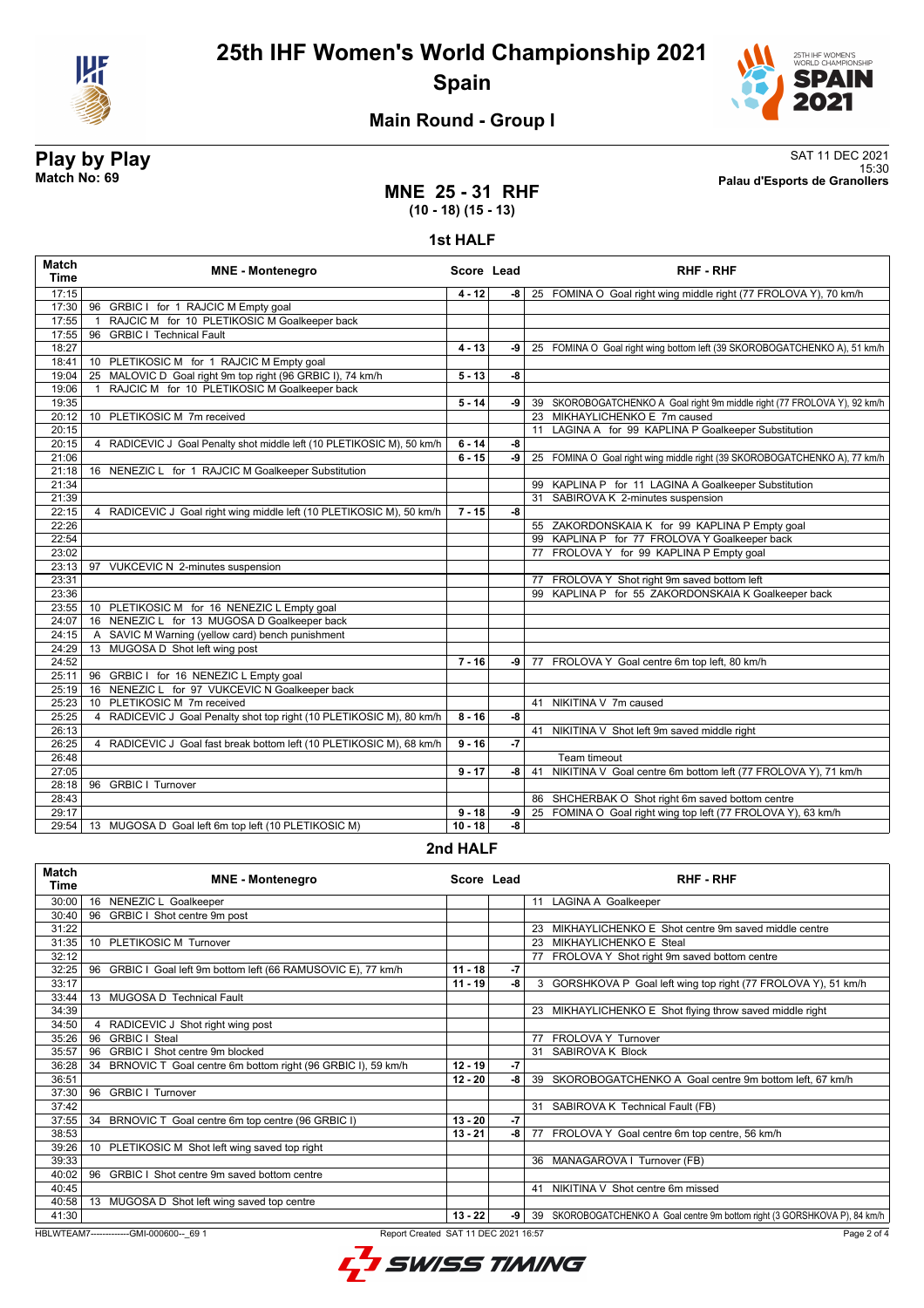



# **Main Round - Group I**

**Play by Play**<br>Match No: 69<br>Palau d'Esports de Granollers 15:30 **Match No: 69 Palau d'Esports de Granollers**

## **MNE 25 - 31 RHF (10 - 18) (15 - 13)**

**2nd HALF**

| Match<br><b>Time</b> | <b>MNE - Montenegro</b>                                            | Score Lead |       | <b>RHF - RHF</b>                                                          |
|----------------------|--------------------------------------------------------------------|------------|-------|---------------------------------------------------------------------------|
| 42:04                | BRNOVIC T Goal left 6m bottom right (96 GRBIC I)<br>34             | $14 - 22$  | -8    |                                                                           |
| 42:43                |                                                                    | $14 - 23$  | -9    | 41 NIKITINA V Goal centre 6m bottom left, 55 km/h                         |
| 42:53                | 96 GRBIC I Technical Fault                                         |            |       |                                                                           |
| 42:57                |                                                                    | $14 - 24$  | -10   | 36 MANAGAROVA I Goal fast break bottom left (31 SABIROVA K)               |
| 43:33                | 34 BRNOVIC T Goal left 6m bottom left (10 PLETIKOSIC M), 66 km/h   | $15 - 24$  | -9    |                                                                           |
| 44:07                | VUKCEVIC N 7m caused<br>97                                         |            |       | 36 MANAGAROVA I 7m received                                               |
| 44:11<br>44:17       | 34 BRNOVIC T 2-minutes suspension                                  |            |       | 51 TAZHENOVA M Penalty shot saved middle left                             |
| 44:32                | 25 MALOVIC D for 16 NENEZIC L Empty goal                           |            |       |                                                                           |
| 44:51                | PREMOVIC S Goal left 9m bottom right (25 MALOVIC D), 52 km/h<br>27 | $16 - 24$  | -8    |                                                                           |
| 44:53                | 16 NENEZIC L for 4 RADICEVIC J Goalkeeper back                     |            |       |                                                                           |
| 44:55                | PREMOVIC S 2-minutes suspension<br>27                              |            |       |                                                                           |
| 45:13                |                                                                    | $16 - 25$  | -9    | 36 MANAGAROVA I Goal right wing top left (39 SKOROBOGATCHENKO A), 67 km/h |
| 45:25                | 4 RADICEVIC J for 16 NENEZIC L Empty goal                          |            |       |                                                                           |
| 45:50                | MUGOSA D Turnover<br>13                                            |            |       | 31 SABIROVA K Steal                                                       |
| 45:56<br>46:00       | 16 NENEZIC L for 4 RADICEVIC J Goalkeeper back                     | $16 - 26$  | -10   | 3 GORSHKOVA P Goal empty goal middle centre (36 MANAGAROVA I)             |
| 46:07                | 4 RADICEVIC J for 16 NENEZIC L Empty goal                          |            |       |                                                                           |
| 46:28                | 16 NENEZIC L for 34 BRNOVIC T Goalkeeper back                      |            |       |                                                                           |
| 46:33                | 25 MALOVIC D Shot left 9m saved top right                          |            |       |                                                                           |
| 47:03                |                                                                    | $16 - 27$  | $-11$ | 3 GORSHKOVA P Goal left 6m bottom centre (36 MANAGAROVA I), 81 km/h       |
| 47:41                | 4 RADICEVIC J Goal right 6m middle left (25 MALOVIC D), 51 km/h    | $17 - 27$  | $-10$ |                                                                           |
| 48:27                |                                                                    |            |       | 77 FROLOVA Y Shot right 9m saved bottom left                              |
| 48:41                | 34 BRNOVIC T Goal centre 6m top left (96 GRBIC I), 85 km/h         | $18 - 27$  | -9    |                                                                           |
| 49:15                |                                                                    |            |       | 36 MANAGAROVA   Technical Fault                                           |
| 49:15                |                                                                    |            |       | 36 MANAGAROVA   2-minutes suspension                                      |
| 49:44<br>49:58       | 34 BRNOVIC T Goal centre 6m top right (27 PREMOVIC S)              | $19 - 27$  | -8    | 25 FOMINA O for 11 LAGINA A Empty goal                                    |
| 50:17                | 96 GRBIC I Steal                                                   |            |       | 51 TAZHENOVA M Turnover                                                   |
| 50:34                |                                                                    |            |       | 11 LAGINA A for 41 NIKITINA V Goalkeeper back                             |
| 50:38                |                                                                    |            |       | 41 NIKITINA V for 11 LAGINA A Empty goal                                  |
| 50:35                | 4 RADICEVIC J Shot centre 9m post                                  |            |       |                                                                           |
| 50:53                |                                                                    |            |       | 11 LAGINA A for 96 MARKOVA I Goalkeeper back                              |
| 51:00                |                                                                    | $19 - 28$  | -9    | 25 FOMINA O Goal right wing bottom left (41 NIKITINA V), 72 km/h          |
| 51:13                | 25 MALOVIC D Technical Fault                                       |            |       |                                                                           |
| 52:08<br>52:22       |                                                                    |            |       | 51 TAZHENOVA M Shot centre 9m missed                                      |
| 52:26                | 27 PREMOVIC S Turnover                                             | $19 - 29$  | -10   | 77 FROLOVA Y Goal fast break top left (11 LAGINA A), 83 km/h              |
| 52:27                | Team timeout                                                       |            |       |                                                                           |
| 52:27                | 23 UJKIC D for 16 NENEZIC L Empty goal                             |            |       |                                                                           |
| 52:54                | 16 NENEZIC L for 25 MALOVIC D Goalkeeper back                      |            |       |                                                                           |
| 52:54                | PAVICEVIC I Goal left wing top right (96 GRBIC I)<br>91            | $20 - 29$  | -9    |                                                                           |
| 52:54                |                                                                    |            |       | 41 NIKITINA V for 11 LAGINA A Empty goal                                  |
| 52:54                |                                                                    |            |       | 36 MANAGAROVA   2-minutes suspension                                      |
| 53:27                |                                                                    |            |       | 11 LAGINA A for 41 NIKITINA V Goalkeeper back                             |
| 53:24<br>53:49       | 96 GRBIC I Goal left 9m top right, 69 km/h                         | $21 - 29$  | -8    | 51 TAZHENOVA M Shot right 9m saved bottom left                            |
| 53:51                | 96 GRBIC I 2-minutes suspension                                    |            |       |                                                                           |
| 53:51                |                                                                    |            |       | 86 SHCHERBAK O 2-minutes suspension                                       |
| 53:54                |                                                                    |            |       | 41 NIKITINA V for 11 LAGINA A Empty goal                                  |
| 54:14                |                                                                    |            |       | 11 LAGINA A for 51 TAZHENOVA M Goalkeeper back                            |
| 54:12                |                                                                    |            |       | 41 NIKITINA V Shot left 6m missed                                         |
| 54:19                | 16 NENEZIC L Goal empty goal middle centre, 63 km/h                | $22 - 29$  | -7    |                                                                           |
| 54:31                |                                                                    |            |       | 51 TAZHENOVA M for 11 LAGINA A Empty goal                                 |
| 54:43                |                                                                    |            |       | NIKITINA V Shot centre 6m missed<br>41                                    |
| 54:46<br>54:53       | 10 PLETIKOSIC M for 16 NENEZIC L Empty goal                        |            |       | A BODNIEVA L Warning (yellow card) bench punishment                       |
| 55:02                | PAVICEVIC I Shot left wing saved bottom right<br>91                |            |       |                                                                           |
| 55:44                | NENEZIC L for 96 GRBIC I Goalkeeper back<br>16                     |            |       |                                                                           |
| 55:49                |                                                                    |            |       | LAGINA A for 51 TAZHENOVA M Goalkeeper back<br>11                         |
| 55:48                |                                                                    | $22 - 30$  | -8    | NIKITINA V Goal breakthrough middle right, 79 km/h<br>41                  |
| 56:03                | RAJCIC M for 16 NENEZIC L Goalkeeper Substitution<br>$\mathbf{1}$  |            |       |                                                                           |
| 56:03                | NENEZIC L for 1 RAJCIC M Goalkeeper Substitution<br>16             |            |       |                                                                           |
| 56:18                | UJKIC D Goal right wing top centre (25 MALOVIC D), 52 km/h<br>23   | $23 - 30$  | $-7$  |                                                                           |
| 56:48<br>56:59       | 23 UJKIC D Shot right wing missed                                  |            |       | 55 ZAKORDONSKAIA K Technical Fault                                        |
| 57:31                |                                                                    |            |       | 96 MARKOVA I Shot left wing saved top left                                |
| 57:44                | 96 GRBIC I for 16 NENEZIC L Empty goal                             |            |       |                                                                           |

HBLWTEAM7-------------GMI-000600--\_69 1 Report Created SAT 11 DEC 2021 16:57